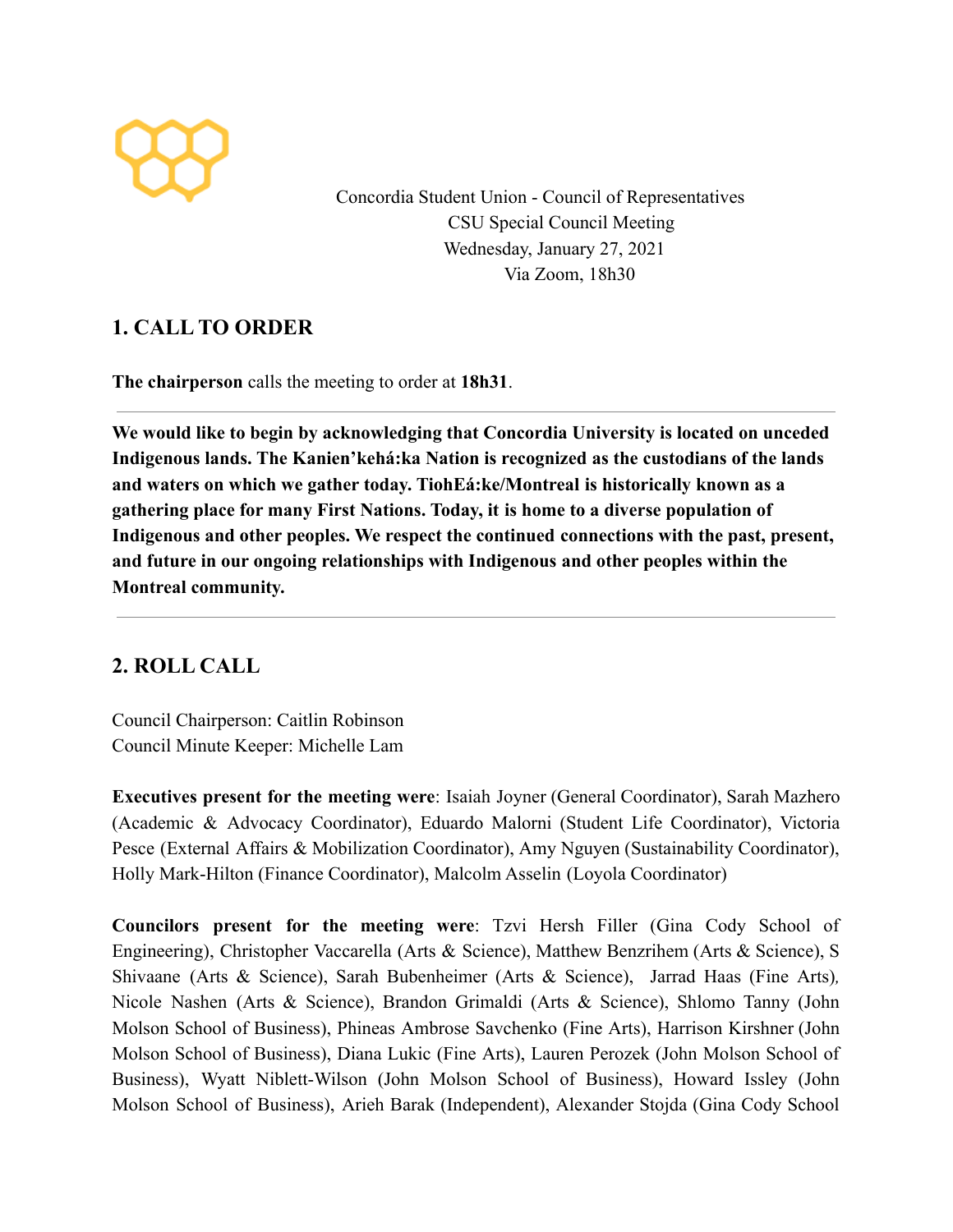of Engineering), James Hanna (Gina Cody School of Engineering), Zachary Williams (Independent), Roman Zelensky (Arts & Science), Sean Howard (Gina Cody School of Engineering), Debra Irabor (Arts & Science), Anais Gagnon (Gina Cody School of Engineering), Marlena Valenta (Arts & Science)

**Executives absent for the meeting were:** Daniel Amico (Internal Affairs Coordinator)

**Councillors absent for the meeting were**: Chelsea Okankwu (John Molson School of Business), Shaun Sederoff (Arts & Science), Margot Berner (Arts & Science), Jeremya Deneault (John Molson School of Business)

**Sarah Bubenheimer** motions to excuse **Chelsea Okankwu, Shaun Sederoff, Margot Berner,** and **Daniel Amico**. Seconded by **Harrison Kirshner**. Motion passes.

## **3**. **APPROVAL OF THE AGENDA**

**Sarah Mazhero** motions to approve the agenda and all items under consent. Seconded by **Sean Howard**. Motion passes.

# **4. CONSENT AGENDA**

### **5. PRESENTATIONS AND GUEST SPEAKERS**

### **6. APPOINTMENTS**

#### **a) Student Mobilization Committee**

**Matthew Benzrihem:** We're trying to increase student engagement with the CSU

**James Hanna** nominates themselves. Seconded by **Tzvi Hersh Filler**

**James Hanna:** I want to get first years more involved and give the next mandate some good ideas such as a first-year council

Matthew Benzrihem motions to appoint **James Hanna** to the **Student Mobilization Committee.** Seconded by **Tzvi Hersh Filler**. Motion passes.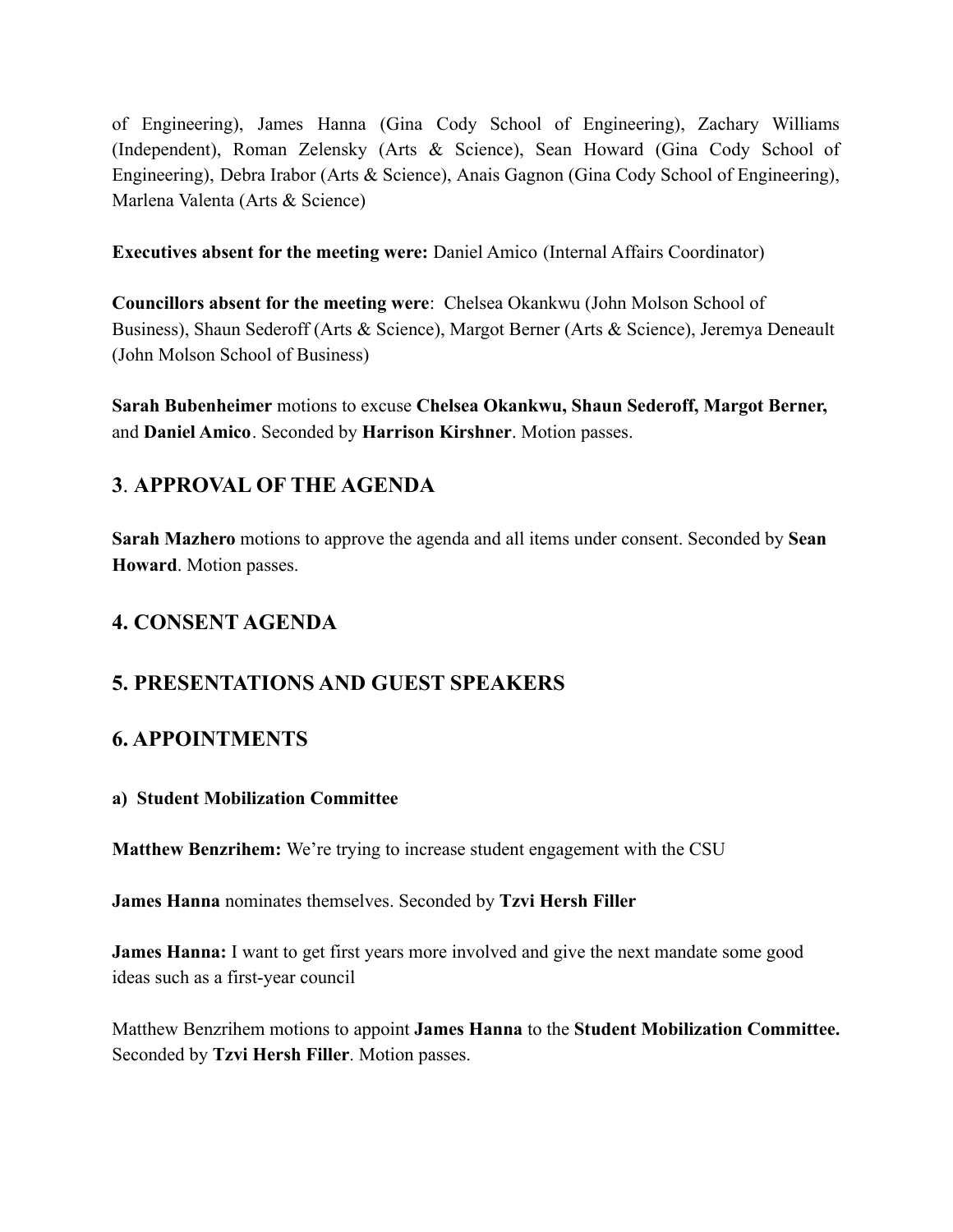#### **b) BIPOC Committee**

**Sarah Mazhero** motions to ratify the appointment of **Debra Irabor** to the **BIPOC Committee.** Seconded by **Harrison Kirshner**. Motion passes.

### **7. RETURNING BUSINESS**

### **8. NEW BUSINESS - SUBSTANTIVE**

#### **a) Position's Book Referendum Question**

**Harrison Kirsner** presents the following motion. Seconded by **Sarah Mazhero.** Motion passes. *WHEREAS* the referendum question entitled 'Democratize the Positions Book' passed in the Winter 2020 General Elections, making all positions expire after 4 years;

*WHEREAS* this referendum question led to the removal of positions that uplift racialized communities, religious minorities, environmental issues, Indigenous rights, intersectional feminism and others;

*WHEREAS* positions that protect marginalised students are foundational to the CSU's advocacy and revoting on them every 4 years puts additional burden on those communities;

*WHEREAS* efforts to bring back many expired positions led to a very lengthy referendum ballot in the Fall 2020 By-Elections;

*WHEREAS* majority of the removed positions were re-added and supported by a large majority of students;

*BE IT RESOLVED* that the proposed 'Positions Book Reform' referendum question be sent to the Winter 2021 General Election;

*BE IT FURTHER RESOLVED* that this question seeks to eliminate the 4-year expiry date for new positions while keeping the current positions book intact;

*BE IT FURTHER RESOLVED* that the budgetary impact of this motion is nil.

VOTE: 16 YES 5 NO 6 ABSTAIN

*ALEXANDER STOJDA VOTES YES LAUREN PEROZEK VOTES YES CHRISTOPHER VACCARELLA VOTES YES WYATT NIBLETT-WILSON VOTES YES*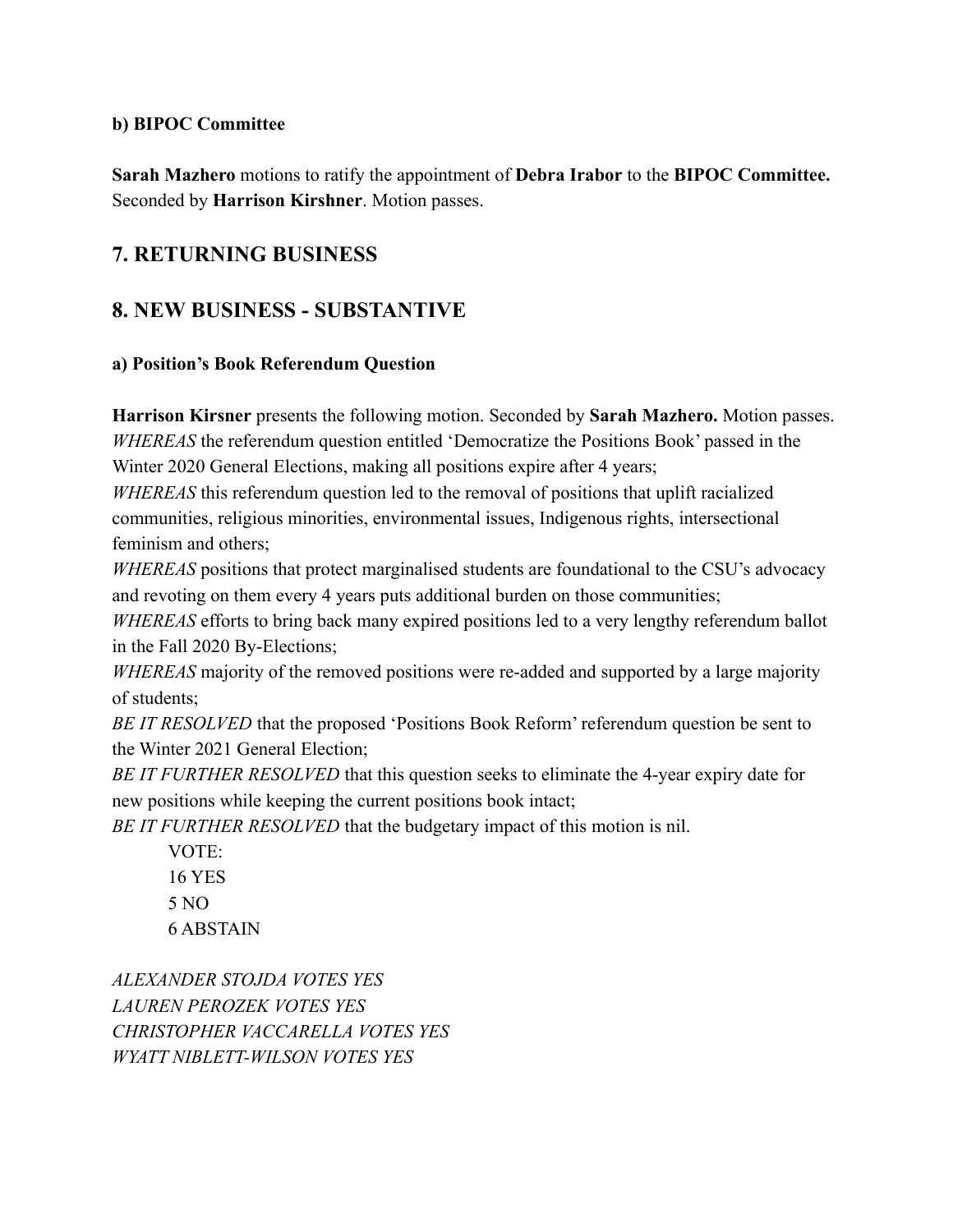**S Shivaane:** On a logistic level, the past by-elections saw an astounding 19 questions, 9 of which were referendum questions that had been removed. And that made for a very long ballot. The majority of the removed positions were re-added and supported by a large majority of students. We don't necessarily need to aim for a Switzerland standard unless it's needed. On a more important note, this question is to protect all positions related to things like racialized communities, religious minorities, environmental issues, Indigenous rights, intersectional feminism etc. Putting these positions up to vote every few years puts into question the CSU's commitment to already marginalized students who already need to discuss and validate their experience in the rest of their student experience and in the rest of their experiences at large. Also further side note, JB has already ruled against geopolitical issues because of the safer spaces policy, there are other protections for that. More can be done to reform the positions for sure, and make it better, but at this moment all the positions are there to protect marginalized students so this referendum question is primarily to ensure they don't expire under any circumstance. Students can still send questions back to a referendum if they disagree with it.

**James Hanna:** We should have a mission statement about anti-racism and other similar positions instead of just the positions.

**Tzvi Hersh Filler**: I feel like this isn't a good idea from a governance perspective. We have a dynamic where we can guide the positions book on the basis of what was passed recently is a good thing. The four years clause might have been excessive but in terms of governance, it should be kept.

**Sean Howard:** The avenue being pursued with this motion is the wrong approach. This motion claims that the positions "protect marginalized students" but it is not a policy and does not protect students. The four-year expiration clause promotes good governance.

**Isaiah Joyner:** Black History Month is around the corner. I urge everyone to be cautious when speaking about marginalized communities. These positions do provide some protection and solidarity with these students.

**Harrison Kirshner:** I believe that we need to have forms of protection in the bylaws as well. We don't have to pick and choose. It is difficult to keep track of when these positions expire and then have to bring back these referendum questions to the students. These positions passed with over 90% support from students and that is something to keep in mind. Our last ballot was long, confusing, and redundant because there were so many positions.

**Sarah Mazhero:** A lot of minorities were upset with what happened. I would stay on the side of caution. It's not a good look for the CSU to be fighting for these positions every four years. The number of emails I get asking why the positions were being voted on again when they already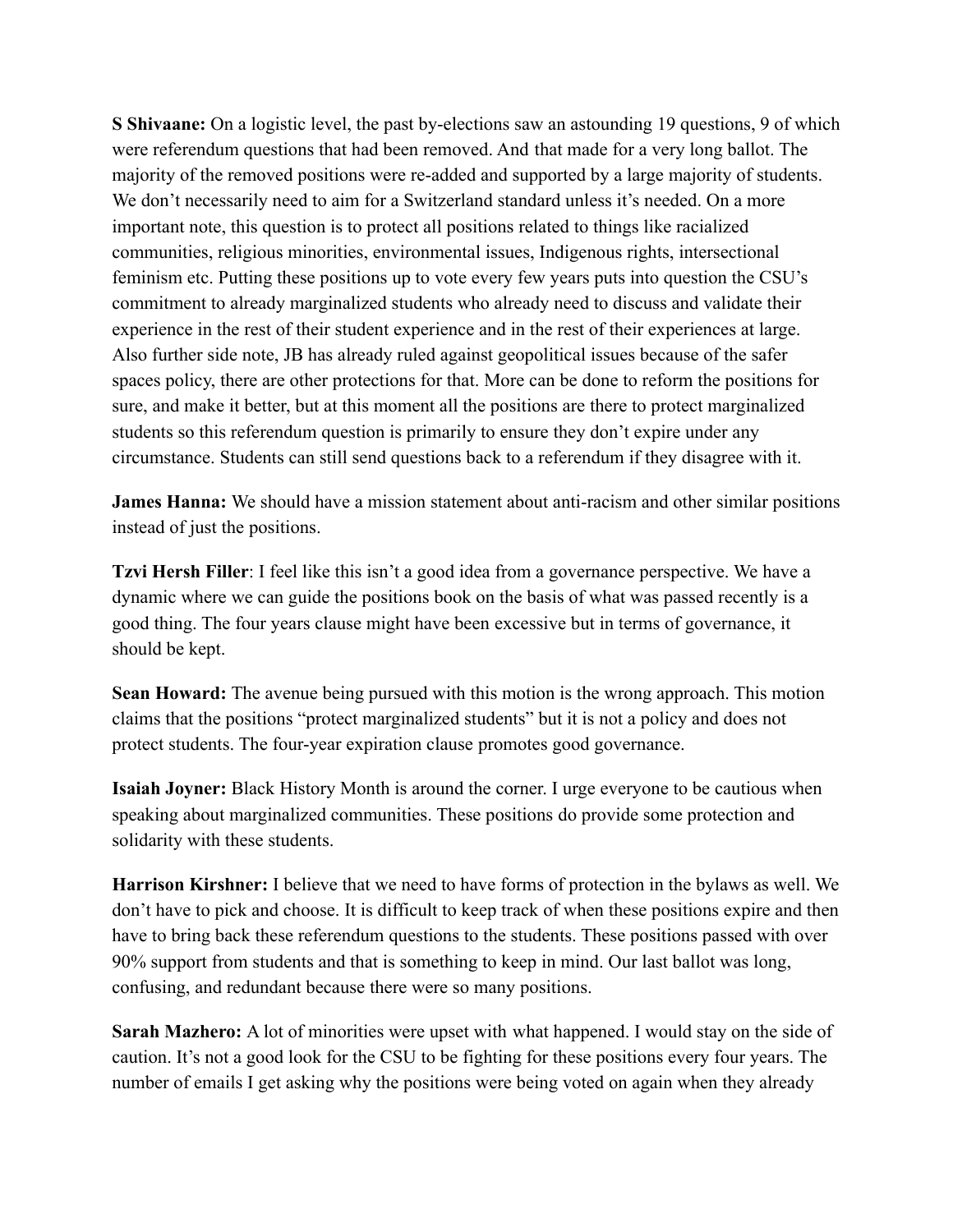passed. It's not fair to minorities to think that the CSU put these issues on the backburner. It's hypocritical to vote about not supporting systemic racism every four years when we're advocating to the University about not supporting systemic racism. For students to see 19 questions on a ballot is tiring.

**Victoria Pesce:** We're talking about basic respect. Instead of having white people debate about how to protect marginalized communities, why don't we look at this motion that was brought up by the BIPOC community?

**James Hanna:** Some of the positions that we have are dependent on various factors, such as climate change that is constantly evolving. This is why the four-year clause is beneficial. We should have a two-tiered system instead of just one positions book

**Tzvi Hersh Filler:** The act of voting on these positions give them legitimacy. The administration are experts at finding ways to discount what the students think. If you show them a position that was voted on 7 years ago, they'll think it's too old and students won't want it. I'm also going to ask people to cast doubts on other people's ethnicities.

**Sean Howard:** Some items in the positions book were passed with a slim minority but were enforced in perpetuity. It might make more sense if this applied only to positions that pass with ⅔ majorities.

**Eduardo Malorni:** There are two aspects, such as the bureaucratic positions and the racial equality positions, which should never be re-voted on. Saying we'll put everything in the bylaws is a problematic approach, bylaws are not meant for that. If a statement in the positions book is no longer relevant, only then would it be relevant to revote on it but it should not be automatic after four years.

**Lauren Perozek:** My issue is that some positions should be revoted on as students change, and there are also some positions, such as discrimination and racism, that will never change. We can all agree that some positions should be eternal, and some are less factual that need to be voted on. We have no system put in place to determine which positions should be eternal and which ones should be voted on. I would rather have CSU executives and employees working on actionable policies rather than just these positions.

#### **Sarah Mazhero:**

**S Shivaane:** I appreciate the opponents saying that our hearts are in the right place, and I return the sentiment. More can be done to reform the positions, Harrison and I have been discussing a two-tiered list for months. We decided that at this current moment, in reference to, I will say this in bold, all the positions affirming marginalized students, this referendum question would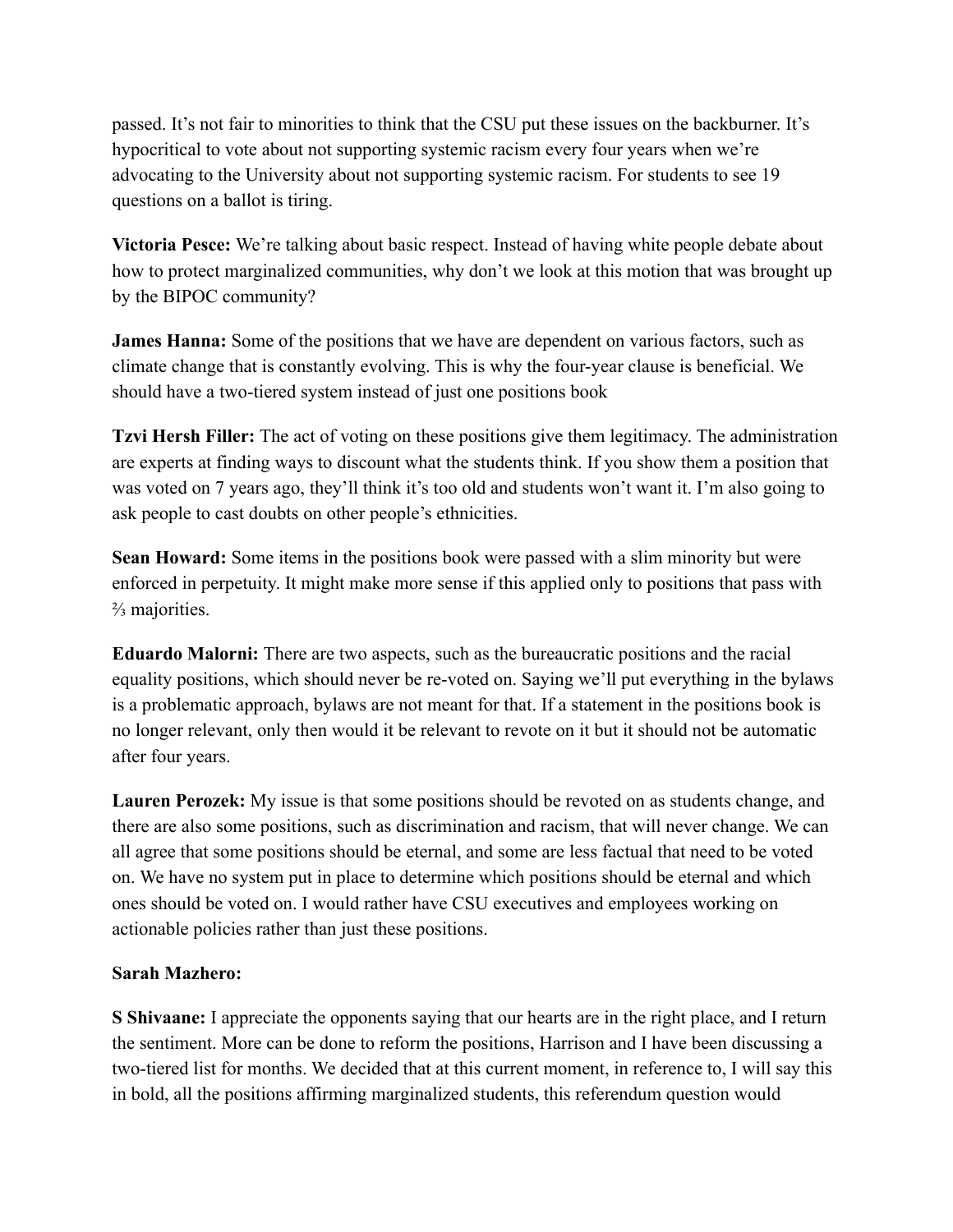primarily be to ensure they don't expire under any circumstance. There is room to reform, and there should be, however, the spirit of our referendum question is to ensure these positions we've been talking about are NOT up for debate. The argument that revoting these lend to their legibility is disappointing and frankly concerning. We absolutely should have more actionable practices to ensure students are protected in tangible ways. For example, having proper and enforced accountability measures for disagreeable discriminatory actions in school and within the council. The Positions Book just like Inclusivity Training, for all intents and purposes, can be performative, yes. However, to deny this at all on the grounds that more can be done is counter-productive. It's a simple action to ensure these affected students know we have their backs. We can do all the things. We can afford to commit to this document and do a lot more simultaneously. We're talking about positions book on its own, and again this is being sent for students to decide on. We can do more in other aspects, nothing wrong with doing this as well.

**Matthew Benzrihem:** When I was campaigning earlier this year, I carried around the positions book and asked students what they thought of it. Almost all positions were well received except for one position. I believe this is because the CSU has a different mindset than the majority of the students and are out of touch with what the students want.

**James Hanna:** I'm open to trying to figure out criteria to determine what positions should be eternal and which ones should be voted on.

**Tzvi Hersh Filler:** This is bad policy. I genuinely believe this is the wrong thing to do. I cannot use my vote to advance this motion that will make it more difficult to achieve advocacy and legitimacy on these issues.

**Sean Howard:** We're asking students to revert a referendum question that they brought forward and passed a year ago

**Harrison Kirshner:** There are ways we can do things better but a lengthy 19 question ballot is not the way. It puts a burden on every racialized and minority community. This is a democratic process. We represent students who have said that this is a problem.

#### **b) CSU General Election 2021 Dates**

**Isaiah Joyner** presents the following motion. Seconded by **Jarrad Hass**. Motion passes. *WHEREAS*, in accordance with the Policy on Elections and Referenda, the mandates of all the 2020-2021 CSU student leaders are set to end in May 2021.

*WHEREAS*, in accordance with the Policy on Elections and Referenda, the Nomination Phase shall conclude immediately before the Winter Reading Week;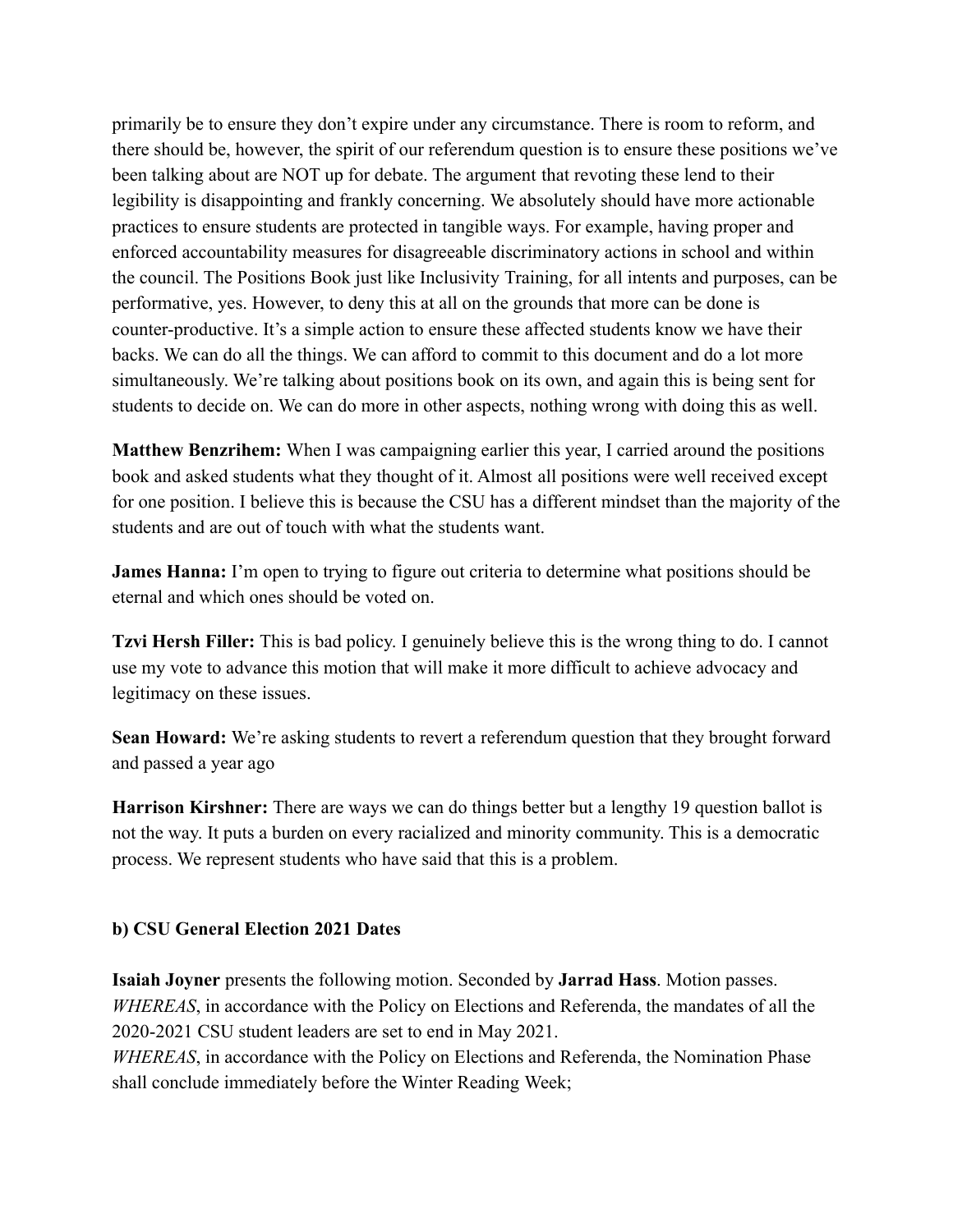*WHEREAS*, in accordance with the Policy on Elections and Referenda, the Nomination Phase shall consist of fifteen (15) University days.

*WHEREAS*, in accordance with the Policy on Elections and Referenda, the Campaign Phase shall immediately follow the Winter Reading Break.

*WHEREAS*, in accordance with the Policy on Elections and Referenda, the Campaign Phase shall consist of six (6) University Days

*WHEREAS*, in accordance with the Policy on Elections and Referenda, the Voting Phase shall immediately follow the Campaign Phase.

*WHEREAS*, in accordance with the Policy on Elections and Referenda, the Voting Phase shall consist of three (3) University Days and occur on a Tuesday, Wednesday, and Thursday.

*WHEREAS*, the current dates for Winter Reading Week 2021 are March 1st –5th

*BE IT RESOLVED THAT* a General-Election be called with the following seats and coordinator positions open:

3 Fine Arts Council Seats

1 Fine Arts Senate Seat

7 JMSB Council Seats

1 JMSB Senate Seat

13 Arts & Science Council Seats

1 Arts & Science Senate Seat

5 GCSE Council Seats

1 GCSE Senate Seat

2 Independent Student Council Seats

1 BOG Alternate Seat

General Coordinator

Academic & Advocacy Coordinator

Finance Coordinator

Internal Affairs Coordinator

External Affairs & Mobilization Coordinator Student Life Coordinator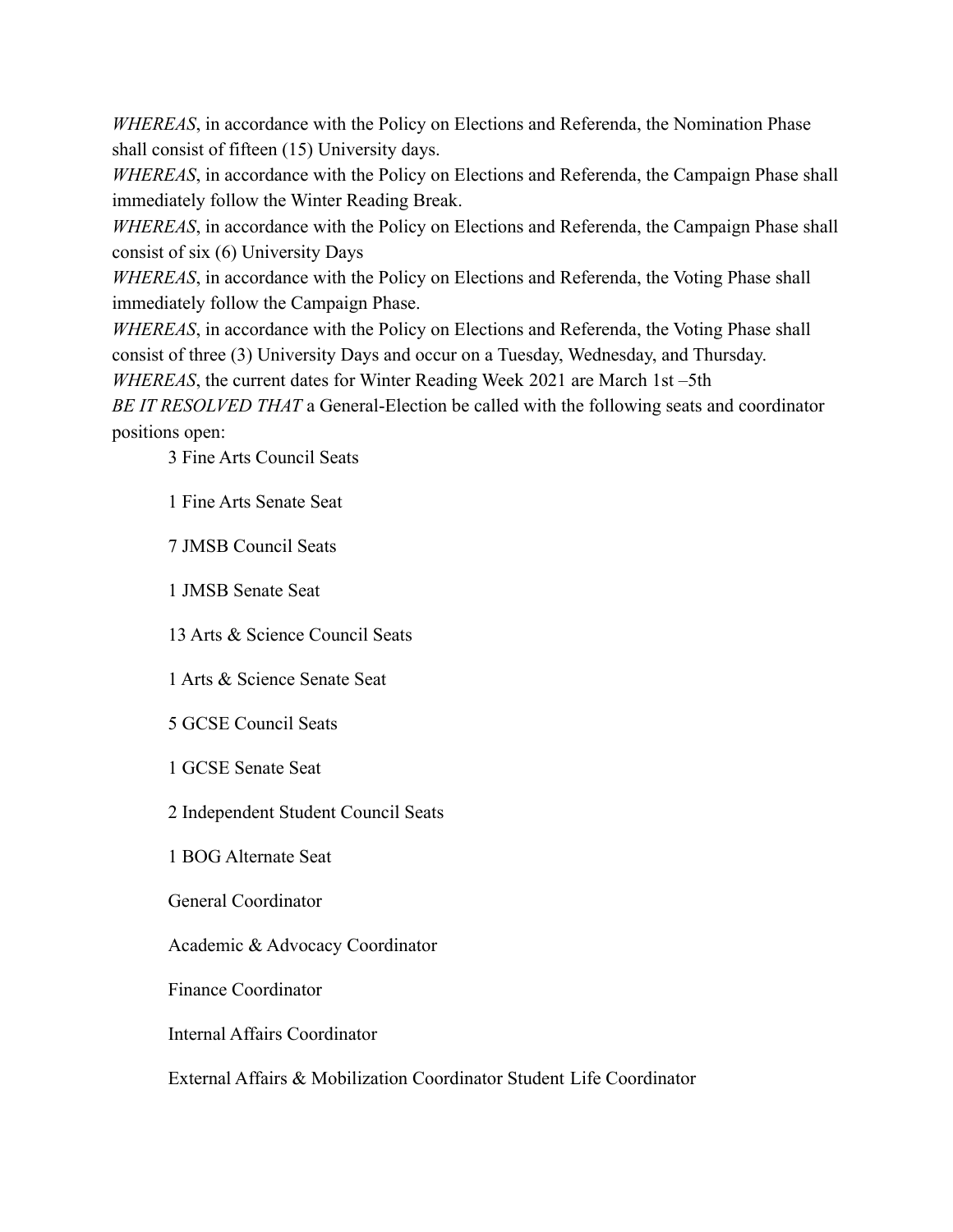Loyola Coordinator

Sustainability Coordinator

*BE IT FURTHER RESOLVED THAT* the CEO announce the polling Phase no later than Monday, February 8th, 2021;

*BE IT FURTHER RESOLVED THAT* the CEO announce the policies and directives related to elections no later than Monday, February 8th, 2021;

*BE IT FURTHER RESOLVED THAT* the Nomination Phase starts Monday, February 8th, 2021 and end Friday, February 26th, 2021

*BE IT FURTHER RESOLVED THAT* the campaign Phase starts March 8th, 2021 and ends March 15th, 2021 at midnight that day.

*BE IT FURTHER RESOLVED THAT* the polling Phase start Tuesday, March 16th and ends Thursday, March 18th, 2021 @11:59PM;

*BE IT FURTHER RESOLVED THAT* the results of the elections be announced no later than Friday, March 19th @12pm

*BE IT FURTHER RESOLVED THAT the* budgetary impact of this is Nil.

**Isaiah Joyner:** I wanted to be proactive to ensure that we have a seamless election period. These are the arrangements for next year's council.

**Tzvi Hersh Filler:** Is it too late to try to lower the required signatures?

**Isaiah Joyner:** We already worked on that to take into account for COVID

# **9. RETURNING BUSINESS – INFORMATIONAL**

# **10. QUESTION PERIOD & BUSINESS ARISING**

**James Hanna** presents the following motion. Seconded. Opposed by **Sarah Mazhero**. *BE IT RESOLVED THAT* Policy Committee be tasked with finding a way to delineate positions which should be of permanent nature and those which should not. *BE IT FURTHER RESOLVED THAT* Policy Committee's recommendations be delivered to council before the referendum questions are finalized.

**James Hanna:** The goal is to protect specific positions, such as anti-racism ones, and task Policy Committee to look into a two-tiered system and delineate which positions should be kept indefinitely and which ones should be brought back to council